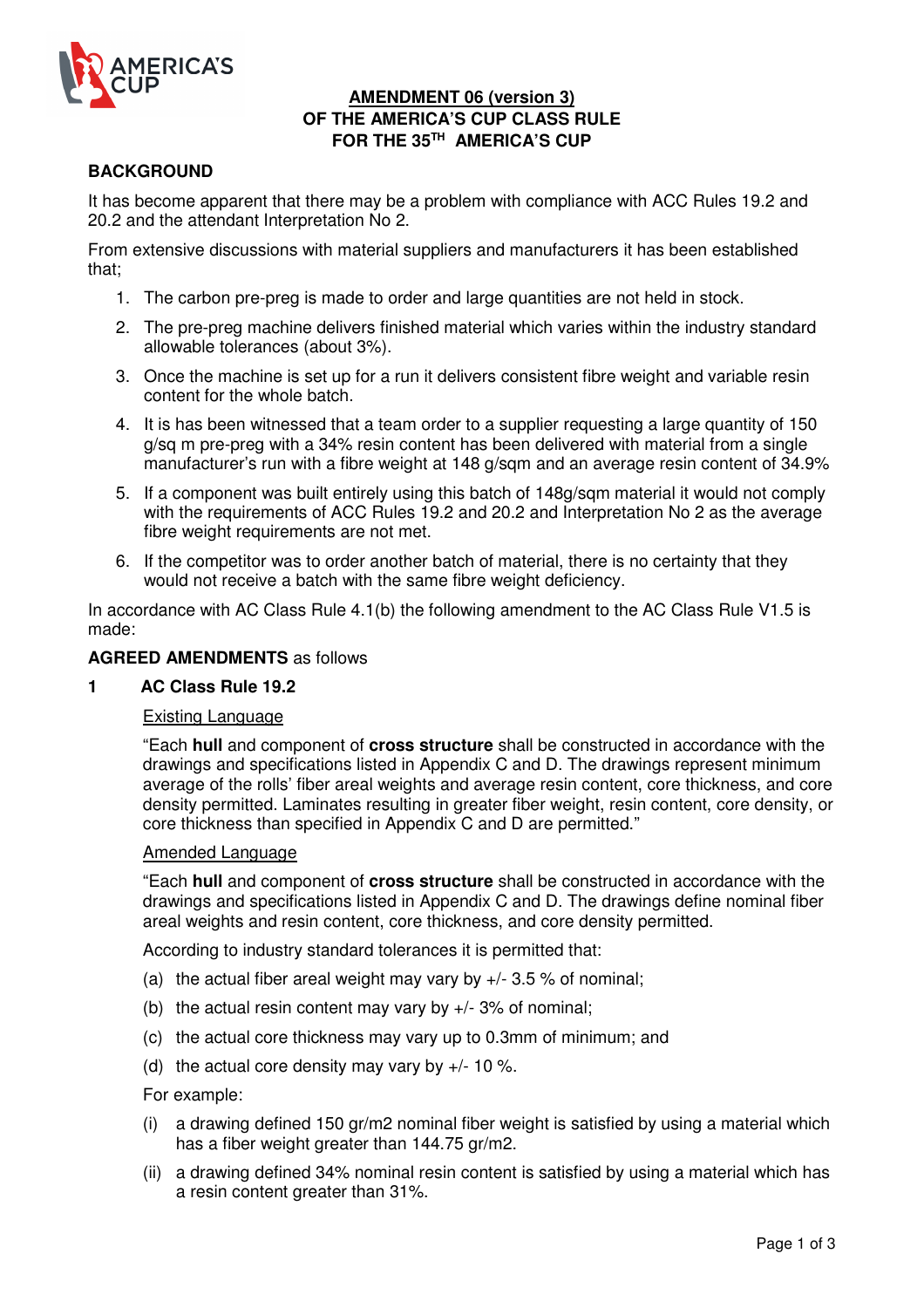- (iii) a drawing defined core thickness is satisfied by using a material which has a core thickness of 0.3mm less than the minimum.
- (iv) a drawing defined 70 kg/m3 nominal core density is satisfied by using a material which has a core density of 63 kg/m3.

Laminates resulting in greater fiber weight, resin content, core density, or core thickness than specified in Appendix C and D are permitted.

#### **2 AC Class Rule 20.2**

#### Existing Language

"**Wing spars** shall be constructed in accordance with the drawings and specifications listed in Appendix E. The drawings represent minimum average of the rolls' fiber areal weights and average resin content, core thickness, and core density permitted. Laminates resulting in greater fiber weight, resin content, core density, or core thickness than specified in Appendix E are permitted."

#### Amended Language

"Wing spars shall be constructed in accordance with the drawings and specifications listed in Appendix E. The drawings define nominal fiber areal weights and resin content, core thickness, and core density permitted.

According to industry standard tolerances:

- (a) the actual fiber areal weight may vary by  $+/-$  3.5 % of nominal,
- (b) the actual resin content may vary by  $+/-$  3% of nominal,
- (c) the actual core thickness may vary up to 0.3mm of minimum,
- (d) the actual core density may vary by  $+/- 10$  %."
- For example:
- (i) a drawing defined 150 gr/m2 nominal fiber weight is satisfied by using a material which has a fiber weight greater than 144.75 gr/m2.
- (ii) a drawing defined 33% nominal resin content is satisfied by using a material which has a resin content greater than 30%.
- (iii) a drawing defined core thickness is satisfied by using a material which has a core thickness of 0.3mm less than the minimum.
- (iv) a drawing defined 48 kg/m3 nominal core density is satisfied by using a material which has a core density of 43.2 kg/m3.

Laminates resulting in greater fiber weight, resin content, core density, or core thickness than specified in Appendix C and D are permitted.

### **3 Interpretation No 2**

Interpretation No 2 of the AC Class Rule (June 10, 2015) is rescinded.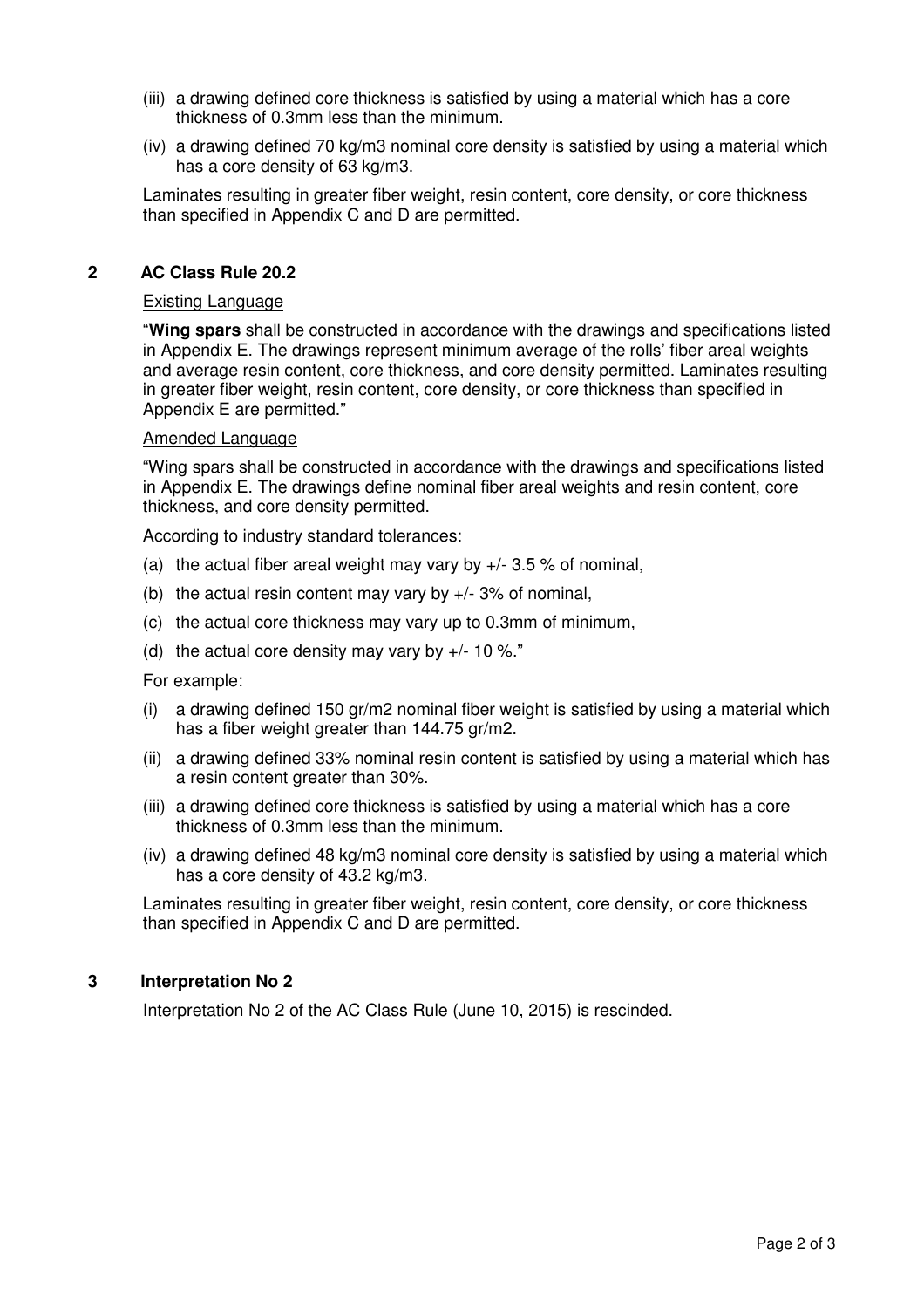**Amendment 6 (version 3) Dated on July 27, 2016**

| <b>AGREED AND ACCEPTED:</b>              |                       |
|------------------------------------------|-----------------------|
| ORACLE TEAM USA (perfender)              |                       |
|                                          | <b>JAMES SPITHILL</b> |
| <b>ARTEMIS RACING (Challenger)</b>       |                       |
|                                          |                       |
|                                          |                       |
| <b>BEN AINSLIE RACING (Challenger)</b>   |                       |
|                                          |                       |
|                                          |                       |
| <b>GROUPAMA TEAM FRANCE (Challenger)</b> |                       |
|                                          |                       |
|                                          |                       |
| EMIRATES TEAM NEW ZEALAND (Challenger)   |                       |
|                                          |                       |
|                                          |                       |
| <b>TEAM JAPAN (Challenger)</b>           |                       |
|                                          |                       |
|                                          |                       |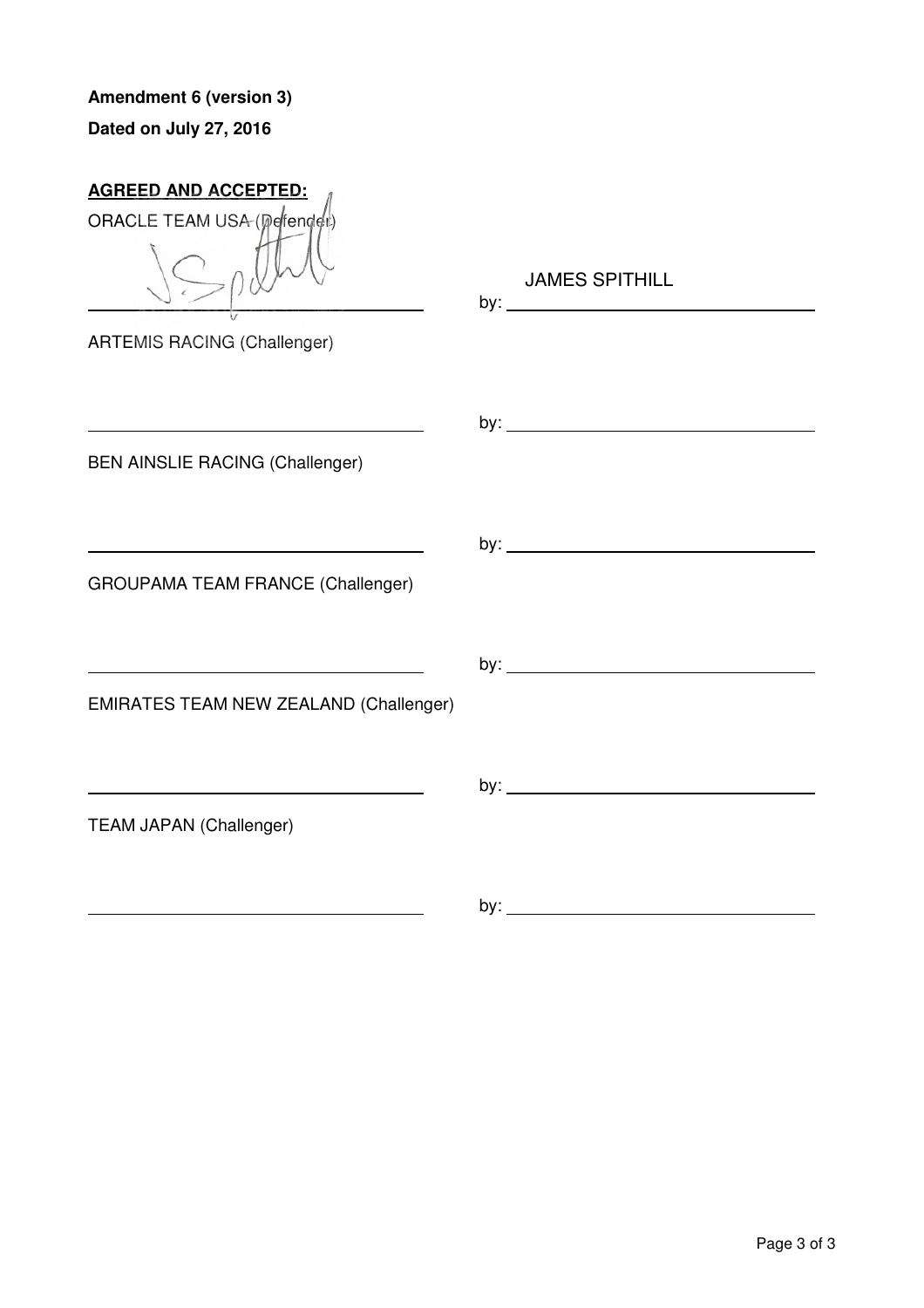**Dated on July 27, 2016**

# **AGREED AND ACCEPTED:**

| <b>ARTEMIS RACING (Challenger)</b>                                                                                                                                |                       |
|-------------------------------------------------------------------------------------------------------------------------------------------------------------------|-----------------------|
| $\sqrt{k \gamma}$<br><b>BEN AINSLIE RACING (Challenger)</b>                                                                                                       | by: <u>Iain Percy</u> |
| <u> 1989 - Johann Barn, mars ann an t-Amhain an t-Amhain an t-Amhain an t-Amhain an t-Amhain an t-Amhain an t-Amh</u><br><b>GROUPAMA TEAM FRANCE (Challenger)</b> |                       |
| <b>EMIRATES TEAM NEW ZEALAND (Challenger)</b>                                                                                                                     |                       |
| <b>TEAM JAPAN (Challenger)</b>                                                                                                                                    |                       |
|                                                                                                                                                                   |                       |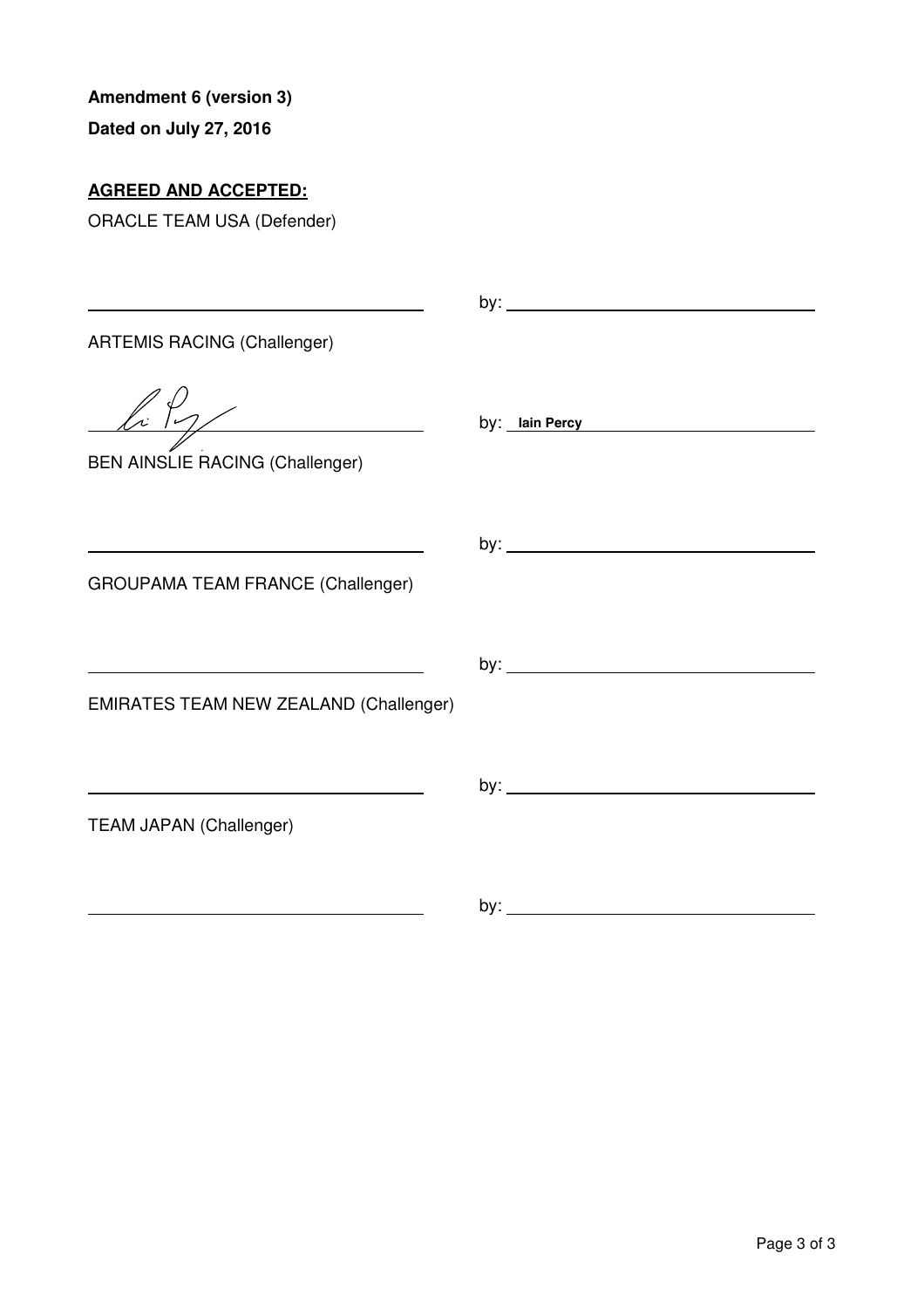**Dated on July 27, 2016**

# **AGREED AND ACCEPTED:**

| <b>ARTEMIS RACING (Challenger)</b>            |                 |
|-----------------------------------------------|-----------------|
| $C.f.$ $\oint c L$                            | by: Ben Ainslie |
| <b>BEN AINSLIE RACING (Challenger)</b>        |                 |
|                                               |                 |
| <b>GROUPAMA TEAM FRANCE (Challenger)</b>      |                 |
|                                               |                 |
| <b>EMIRATES TEAM NEW ZEALAND (Challenger)</b> |                 |
|                                               |                 |
| <b>TEAM JAPAN (Challenger)</b>                |                 |
|                                               |                 |
|                                               |                 |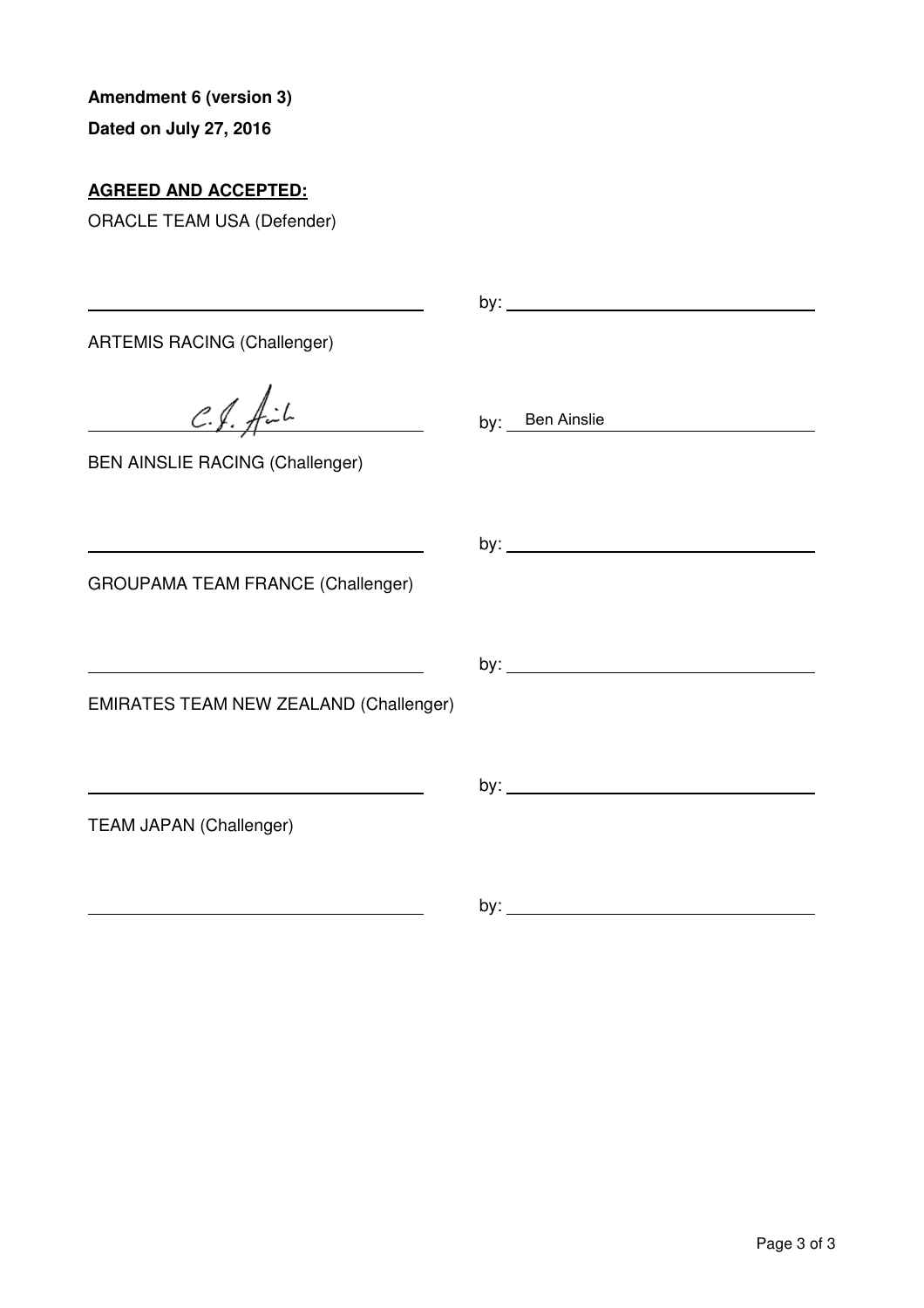Dated on July 27, 2016

**AGREED AND ACCEPTED:** 

| <b>ARTEMIS RACING (Challenger)</b>                                                           |                 |
|----------------------------------------------------------------------------------------------|-----------------|
| BEN AINSLIE RACING (Challenger)                                                              |                 |
| GROUPAMA TEAM FRANCE (Challenger)                                                            |                 |
| EMIRATES TEAM NEW ZEALAND (Challenger)                                                       | by: Bauno DuBas |
| <u> 1980 - An Angels Allen, mensental eta esperantor e</u><br><b>TEAM JAPAN (Challenger)</b> |                 |
|                                                                                              |                 |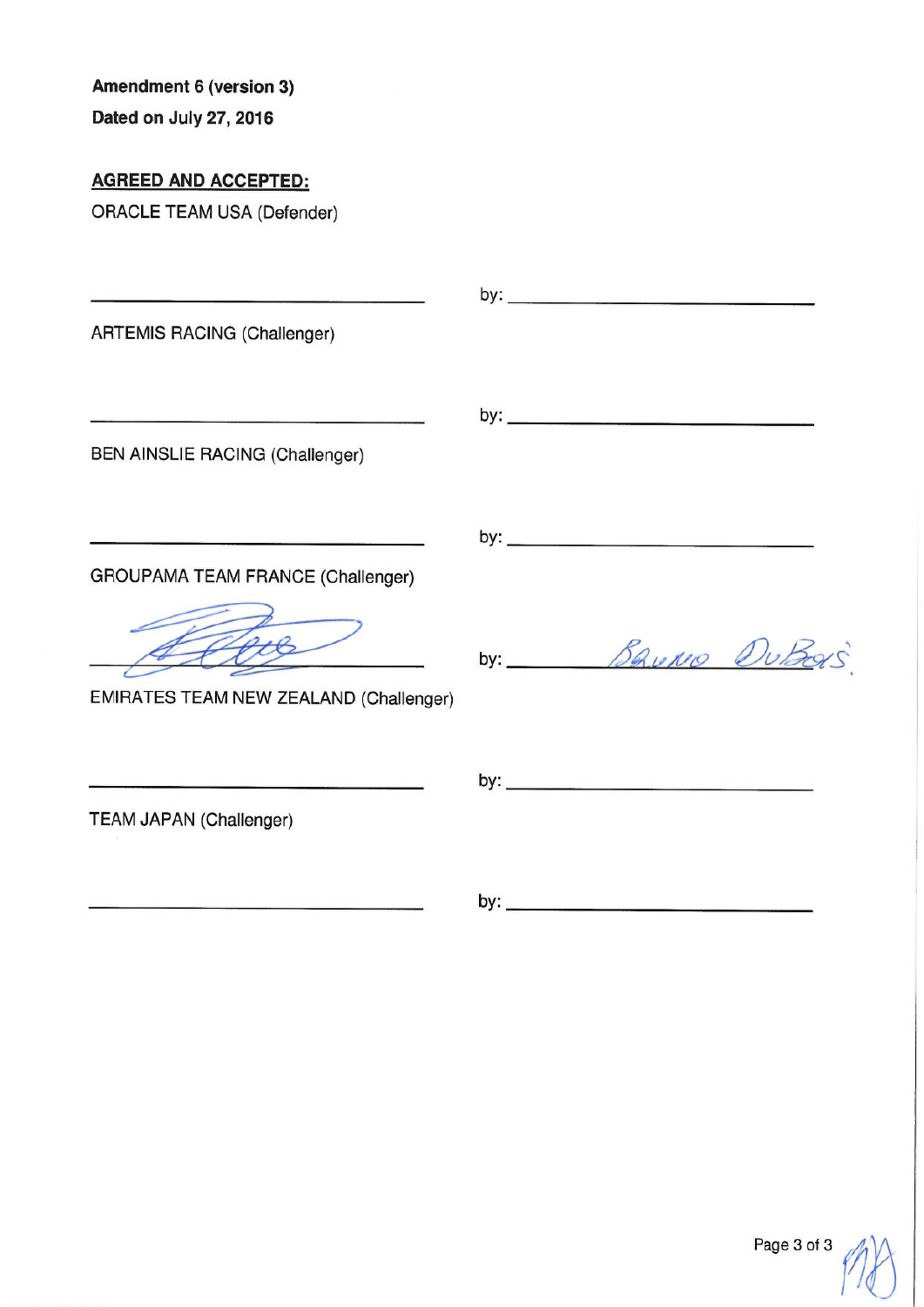Dated on July 27, 2016

# **AGREED AND ACCEPTED:**

| ARTEMIS RACING (Challenger)                                       |                                 |
|-------------------------------------------------------------------|---------------------------------|
| BEN AINSLIE RACING (Challenger)                                   |                                 |
| GROUPAMA TEAM FRANCE (Challenger)                                 |                                 |
|                                                                   |                                 |
| EMIRATES TEAM NEW ZEALAND (Challenger)<br>TEAM JAPAN (Challenger) | by: $\frac{1}{2}$ S1008400 (13) |
|                                                                   |                                 |